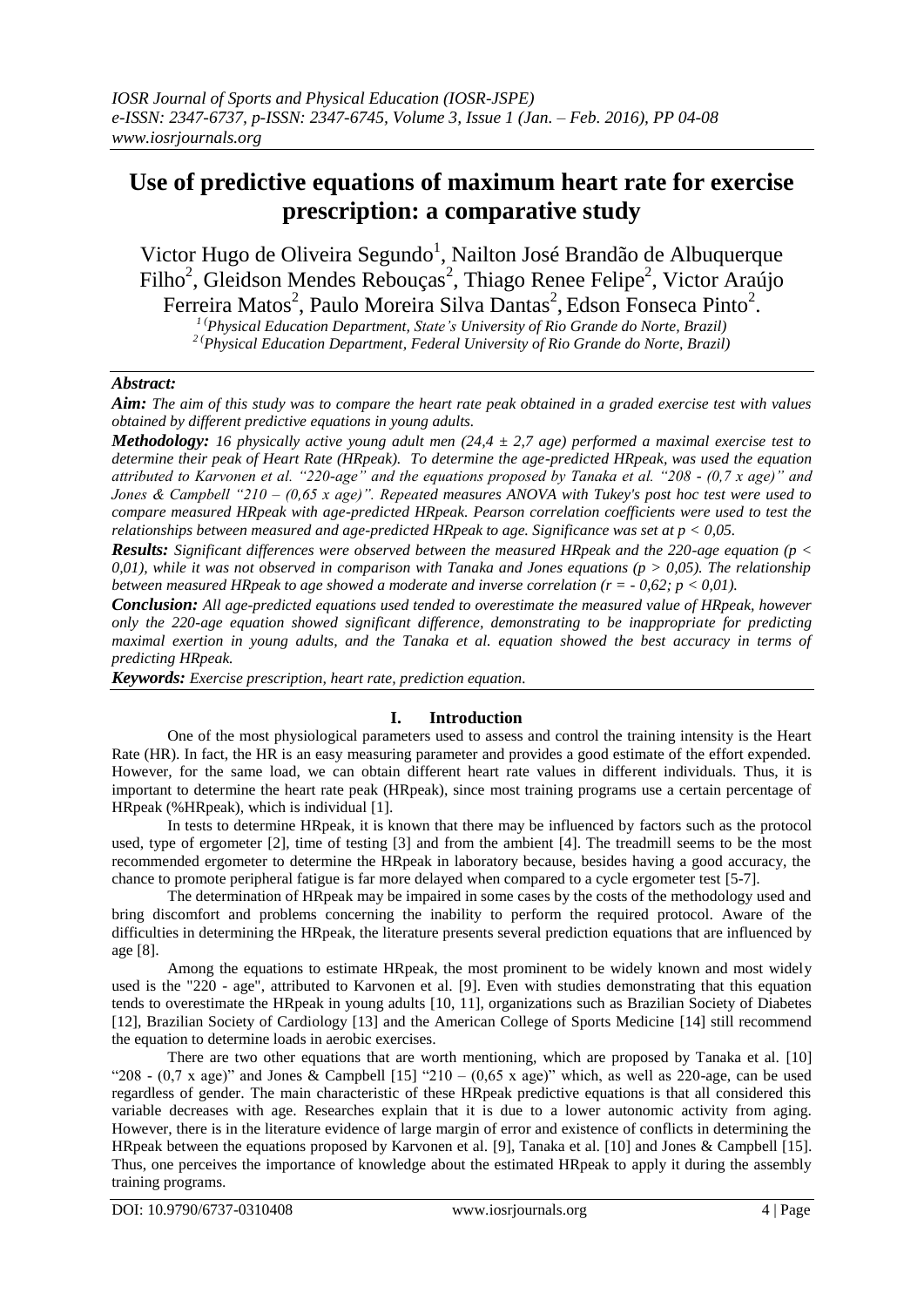Accordingly, the aim of the present study was to compare the heart rate peak obtained in a graded exercise test with values obtained by different predictive equations in young adult men.

#### **2.1 Subjects**

### **II. Material and Methods**

The study enrolled 16 young adult men  $(24.4 \pm 2.7 \text{ age})$ , physically active and apparently healthy. Inclusion criteria included subjects who reported accumulate at least 150 min or more per week of self-reported activity at moderate or high intensity, aged between 20 and 40 years old, nonsmokers, with no history of chronic disease and who have not used drugs that affect cardiac function.

The subjects were recruited for this study by invitation from an invitation letter and before participation, the subjects gave their written informed consent to participate in this investigation. The research protocol of this study was in accordance with the Declaration of Helsinki and approved by the Ethics Committee on Human Research of the State University of Rio Grande do Norte.

#### **2.2 Procedures**

#### **2.2.1 Maximal exercise test**

The maximal exercise test was performed on a treadmill Centurion 300 (MICROMED, Brasília, DF). Prior to the maximal testing, all participants carried out a warm-up period of 10 min at an individualized treadmill speed. After heating, the test started at a speed of 4 km/h and inclination of 1%. The stages had a duration of 1 minute, at the end of each stage the speed was increased by 1 km/h until maximum voluntary fatigue of the individual. The slope was maintained at 1.0% to simulate air resistance in external environment and to the peripheral fatigue does not influence the test. The relative humidity (60.0%) and temperature (22ºC) were monitored during the test. Heart rate was monitored continuously by radio telemetry (Polar RS800cx, Polar Electro Oy, Kempele, Finland) and at the end of each stage the value was registered. HRpeak was defined as the highest value recorded during the test; however the participants were verbally encouraged to stay as long as possible in exercise.

#### **2.2.2 Anthropometric measures**

Body mass (kg) was determined using a portable electronic digital scale TANITA® (Ironman BC 553, Tokyo, Japan) with an accuracy of 0.100 kg. Height was measured using a SANNY® (Personal Portable Caprice, Brazil) stadiometer with an accuracy of 0.1 cm. Body mass index (BMI) calculation was determined by the ratio of body mass by the square of height (kg·m<sup>-2</sup>).

#### **2.3 Statistical analysis**

All statistical analyses were performed with the use of BioEstat (5.0, Belém, PA, Brazil). The normality of the data was verified by the Shapiro-Wilk test and data are presented as mean±SD. Repeated measures ANOVA with Tukey's post hoc test were used to compare mean HRpeak measured during the graded exercise treadmill test and the mean HRpeak predicted by the equations highlighted above. Pearson correlation coefficients were used to test the relationships between measured and age-predicted HRpeak to age. Significance was set at  $p \le 0.05$ .

| $\sim$ which is a we everywhere a children movement. |            |       |       |  |  |  |
|------------------------------------------------------|------------|-------|-------|--|--|--|
| <b>Mean</b>                                          | <b>SD</b>  | Min   | Max   |  |  |  |
| 24.4                                                 | $\pm 2.7$  | 21.0  | 31.0  |  |  |  |
| 79.2                                                 | $\pm 6.5$  | 68.0  | 91.0  |  |  |  |
| 176.1                                                | $\pm 3.3$  | 169.0 | 181.0 |  |  |  |
| 25.6                                                 | $\pm 1.6$  | 22.9  | 28.1  |  |  |  |
| 66.38                                                | $\pm 3.81$ | 59.0  | 73.0  |  |  |  |
| 118.94                                               | $\pm$ 5.31 | 105.0 | 126.0 |  |  |  |
| 78.06                                                | $\pm 2.41$ | 74.0  | 82.0  |  |  |  |
|                                                      |            |       |       |  |  |  |

**Table 1. Participant's characteristics.**

The basic characteristics of the subjects can be found in Table 1.

**III. Results**

Legend: Values are presented as mean ± standard deviation. minimum and maximum. BMI= Body Mass Index; HRrest= Rest Heart Rate; SBP= Systolic Blood Pressure; DBP= Diastolic Blood Pressure.

Table 2 presents the heart rate peak values compared to "220-age". "208 - (0.7 x age)" and "210 - (0.65 x age)" equations. Both 220-age. Tanaka et al. equation and Jones et al. equation over predicted HRpeak obtained on the graded exercise test. Repeated measures ANOVA revealed significant differences between the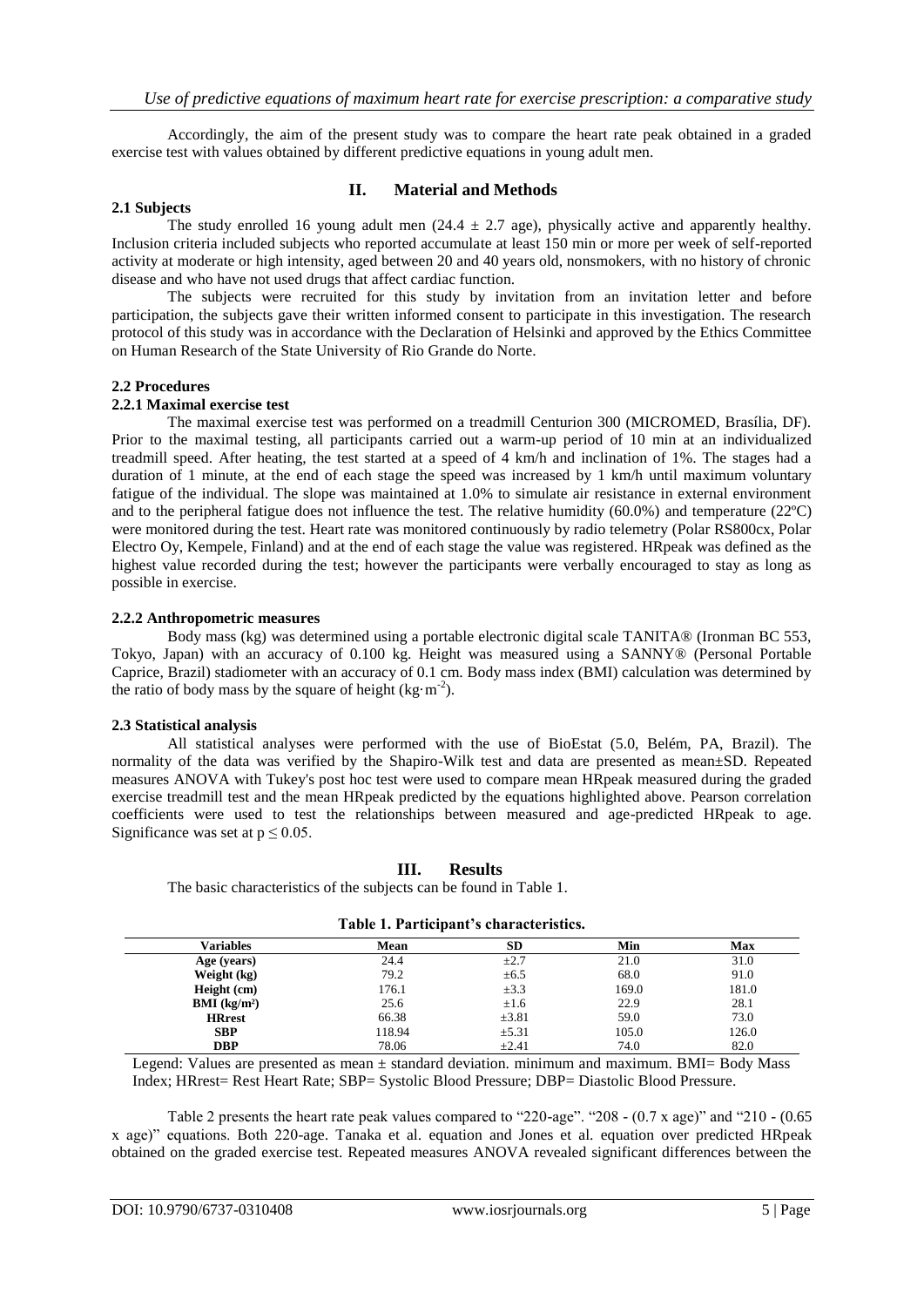measured HRpeak and the 220-age equation ( $p < 0.01$ ), while in comparison with Tanaka and Jones equations were not found significant differences ( $p > 0.05$ ).

| Table 2. Measured HRpeak and estimated HRpeak by different equations in young adult men.                                                    |                                          |                            |               |               |  |  |
|---------------------------------------------------------------------------------------------------------------------------------------------|------------------------------------------|----------------------------|---------------|---------------|--|--|
| N                                                                                                                                           | <b>HR</b> peak                           | 220 - age                  | Tanaka et al. | Jones et al.  |  |  |
| 16                                                                                                                                          | $190.3 + 7.7$                            | $195.5 + 2.7^{\Omega\Psi}$ | $190.8 + 1.9$ | $193.8 + 1.6$ |  |  |
| Values are shown as mean $\pm$ standard deviation. <sup><math>\Omega</math></sup> = Significant difference (p < 0.01) compared to the value |                                          |                            |               |               |  |  |
| obtained from the treadmill test (HRpeak). $\Psi$ = Significant difference (p < 0.01) compared to the value                                 |                                          |                            |               |               |  |  |
|                                                                                                                                             | obtained from the Tanaka et al. equation |                            |               |               |  |  |

Figure 1 illustrates a decline in HRpeak with increasing age. The regression equation for HRpeak resulted from the sample was  $y = -1.7345x + 232.76$  and measured HRpeak was moderate and inversely related to age  $(r = -0.62; p < 0.01)$ .





#### **IV. Discussion**

The present investigation compared the estimated HRpeak obtained through three different equations with the real value obtained in a maximum effort test in young male adults. After data analysis, it was observed that all three equations tended to overestimate the subjects maximum capacity.

Were used the equations proposed by Tanaka et al. [10], Jones & Campbell [15] and the "220-age", atributed to Karvonen et al. [9]. It is worth noting that in a previous investigation, Robergs & Landwehr [16] concluded that the 220-age equation was not developed after original research, but resulted from observation based on data from approximately 11 references consisting of published and unpublished researchs. Gulati et al. [17] reported that this equation was the result of a review conducted by Fox & Haskell [18], based in 10 studies with men, where no one was older than 65 years, with no exclusion based on beta-blockers use and some individuals with established cardiovascular disease, factors that can affect HRpeak response to exercise. Consequently, this formula has no scientific merit for use in the fields related to exercise physiology.

Nonetheless, the Brazilian Society of Cardiology [13] still recommends the use of this equation to predetermine the HRpeak when performing submaximal tests at 85.0% of the maximum capacity of the subjects, even though there is a risk of not detecting much of cardiac disorders [19].

In the validation study of the of Tanaka et al. [10] equation obtained through a regression analyses, age was strongly related to the maximum heart rate  $(r = -0.90)$ . Comparing the regression equation with 220-age equation, we observed that the 220-age equation tended to overestimate HRpeak in young adults. For example, at age 20 years, the difference between the two equations was ~6 bpm and ate age 30 years was ~7 bpm. In the present study, these differences were  $\sim$ 4.7 bpm between 220-age and Tanaka et al.10 equations,  $\sim$ 1.7 bpm between the 220-age and Jones & Campbell [15] equations and  $\sim$ 3 bpm between the equations proposed by Tanaka et al. [10] and Jones & Campbell [15].

The Tanaka et al. equation performed the best in terms of predicting mean HRpeak values for young adults. The equation has been suggested for use in the general population [20]. Thus, health care practitioners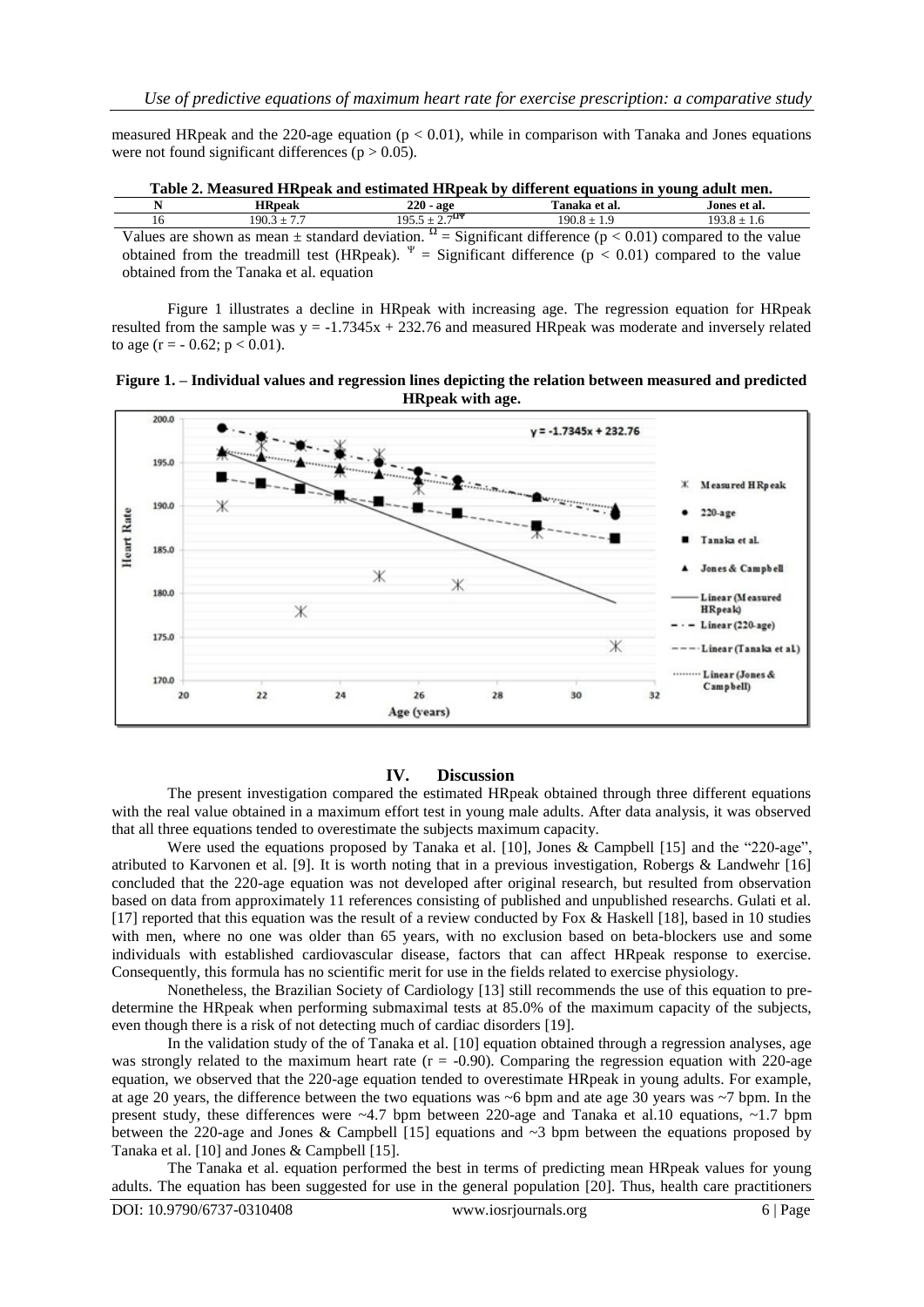may choose the ideal equation depending on the physical fitness, gender, age and health status in order to guide better exercise prescriptions. Similar results were found by Franckowiak et al. [21] when comparing three different HRpeak prediction equations in young adults, where the 220-age equation and the Miller et al. [22] equation "200 – 0,48  $\times$  age" overestimated the real value, while only the equation of Tanaka et al. showed better accuracy.

Comparing both the 220-age and the Tanaka et al. equations, Morales [23] verified that the 220-age equation was significantly higher than the real value obtained in the graded exercise ( $p=0,025$ ). On the other hand, the equation presented by Tanaka et al. [10] yield better results, at lower error rate, demonstrating to be best suited when applied to young adults, regardless of gender. Thus, it can be said that the 220-age equation tends to overestimate the HRpeak of young adults. The findings of Tanaka et al. and of the present study lead us to question the use of 220-age equation.

Policarpo et al. [24] performed a comparison with the same equations used in the present study and verified a low correlation between them with the HRpeak, however only the equation proposed by Tanaka et al. did not show significant difference to overestimate the real HRpeak value. On the other hand, in the Araújo et al. [25] study, the Jones et al. equation was the one that presented the best correlation to HRpeak.

HRpeak can be influenced by physiological factors. Among them, the most influential are the physiological changes accompanied by the increase in age, which has a reverse relation with HRpeak. Therefore, as age encreases, HRpeak decreases. This drop in HRpeak probably results from a reduction of sympathetic stimulus derived from the bulb and to changes related to the age in the inherent characteristics of the sinoatrial node [26]. Additionaly, Tanaka et al. [10] found that the rate of decline in HRpeak is primarily due to a reduction in intrinsic heart rate with increasing age.

Attaining an accurate HRpeak is of important clinical relevance for prescribing an adequate exercise intensity for young adults. Regardless of physical activity status, exercise prescriptions for all individuals are designed to optimize both training response and safety. Identifying an accurate percentage of HRpeak improves the chance of optimizing fitness, which could possibly have implications for improvements in exercise adherence [27].

Furthermore, accurate estimations of %HRpeak can also serve as an important indicator to track fitness improvements, whereby clinicians can evaluate improvements in fitness over time when the individuals are able to exercise at a lower percentage of HRpeak for fixed exercise workloads [1].

#### **V. Conclusion**

In summary, our findings demonstrated some differences between measured HRpeak and estimated HRpeak from different prediction equations. Both 220–age, Tanaka et al. and Jones et al. equations over predicted HRpeak, however only the 220-age equation showed significant difference to the real HRpeak. Despite were not found significant differences for the other two equations, the Tanaka et al. equation demonstrated a more accurate estimated HRpeak among young adult males.

Our results suggest that, in the inability to directly evaluate the maximum capacity of young adult men, the equation proposed by Tanaka et al. can provide better predictions of maximum effort and thus make the exercise prescription more accurate for this population.

#### **References**

- [1]. Costill D. L., Wilmore J. H. and Kenney W. L. *Physiology of sport and* exercise (Champaign. IL: Human Kinetics. 2012).
- [2]. Araújo C. G. S., Pinto V. L. M. Freqüência Cardíaca Máxima em Testes de Exercício em Esteira Rolante e em Cicloergômetro de Membros Inferiores. *Arquivos Brasileiros de Cardiologia*. *85(1*). 2005. 45-50.
- [3]. Afonso L. S., Santos J. F. B , Lopes J. R., Tambelli R., Santos E. H. R., Back F. A., et al. Freqüência cardíaca máxima em esteira ergométrica em diferentes horários. *Revista Brasileira de Medicina do Esporte*. *12(6).* 2006. 318-322.
- [4]. Santos A. L., Silva S. C., Farinatti P. T. V., Monteiro W. D. Respostas da freqüência cardíaca de pico em testes máximos de campo e laboratório. *Revista Brasileira de Medicina do Esporte*. *11(3).* 2005. 177-180.
- [5]. Milano G. E., Leite N. Comparison of the cardiorespiratory variables of obese and non-obese adolescents on treadmill and ergometric bicycle. *Revista Brasileira de Medicina do Esporte*. *15(4).* 2009. 251-254.
- [6]. Abreu Camarda S. R., Tebexreni A. S., Páfaro C. N., Sasai F. B., Lúcia V., Tambeiro Y. J., et al. Comparação da Freqüência Cardíaca Máxima Medida com as Fórmulas de Predição Propostas por Karvonen e Tanaka. *Arquivos Brasileiros de Cardiologia*. *91(5).* 2008. 311-314.
- [7]. Caputo F., Stella S. G., Mello M.T., Denadai B. S. Indexes of power and aerobic capacity obtained in cycle ergometry and treadmill running: comparisons between sedentary, runners, cyclists and triathletes. *Revista Brasileira de Medicina do Esporte. 9(4).* 2003. 231-237.
- [8]. Balady G. J., Berra K., Golding L., Gordon N., Mahler D., Myers J., et al. *Diretrizes do ACSM para os Testes de Esforço e sua Prescrição* (Rio de Janeiro. RJ: Guanabara. 2003).
- [9]. Karvonen M., Kentala E., Mustala O. The effects of training on heart rate; a longitudinal study. *Annales medicinae experimentalis et biologiae Fenniae*; 1957.
- [10]. Tanaka H., Monahan K. D., Seals D. R. Age-predicted maximal heart rate revisited. *Journal of the American College of Cardiology*. *37(1).* 2001. 153-156.
- [11]. Pereira L. A., Garganta R. M. Proposta de uma equação de regressão para estimar o pico da frequência cardíaca ou a frequência cardíaca máxima de esforço em indoor cycling. *Motricidade*. *3(2).* 2007. 81-87.